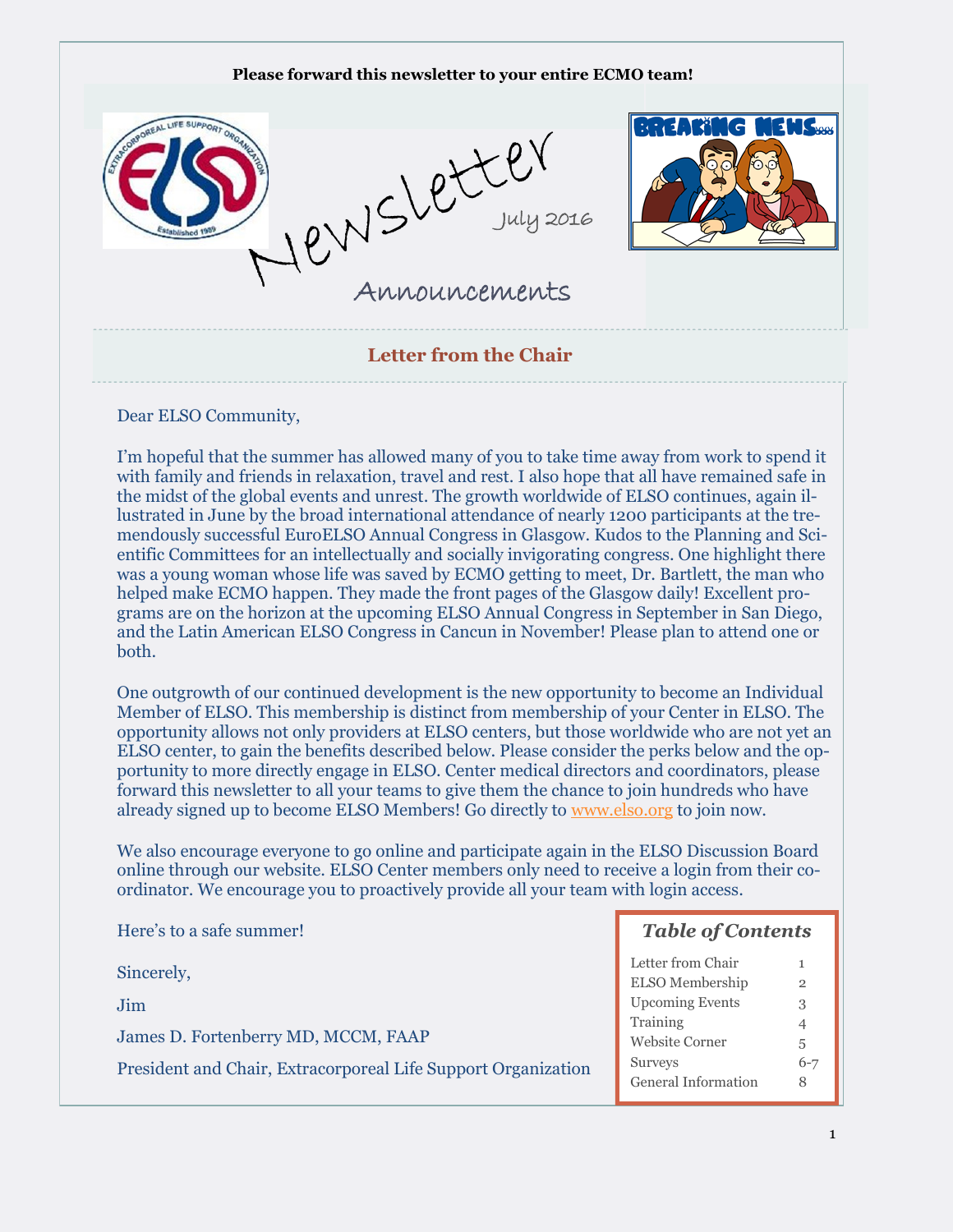# **ELSO INDIVIDUAL MEMBERSHIPS**



### **ELSO Membership**

- ECMO clinicians, research scientists, and members of regulatory and public health institutions are now eligible for membership in ELSO.
- Membership allows physicians, nurses, perfusionists, respiratory therapists, researchers and others healthcare professionals to become more directly involved in the world's largest ECMO community.
- Affiliation with an ELSO Member Center is not necessary to apply
- Members receive benefits separate from Member Center privileges

#### **Benefits of membership include:**

- Direct participation in the world's largest ECMO community
- ELSO Member Newsletters
- ELSO Registry Data Reports— July 2016 Reports available on website!
- Discounts on one copy of the ELSO Red Book (\$20 off list price) and one copy of the ECMO Specialist Manual (\$5 off)
- 10% discount on Annual ELSO Conference Registration fee
- Official Certificate of ELSO Membership
- Admission to the Members-Only Business Meeting at the Annual ELSO Conference
- Discounted registration rates for global ELSO Chapter Conferences (EuroELSO, Asia-Pacific ELSO, Latin-America ELSO, South & West Asia ELSO)
- Access to the ELSO Online Discussion Board
- Access to ELSO Online ECMO Knowledge Assessment Examination (Certificate of Completion included upon successful completion)
- Eligibility to participate in ELSO Committees and Working groups

Please visit us at<http://www.elso.org/members/individualMembership.aspx>

*Please note that for the 10% discount on the Annual North American ELSO conference it can take up to 2 weeks to import your discount code into the CVENT registration program.*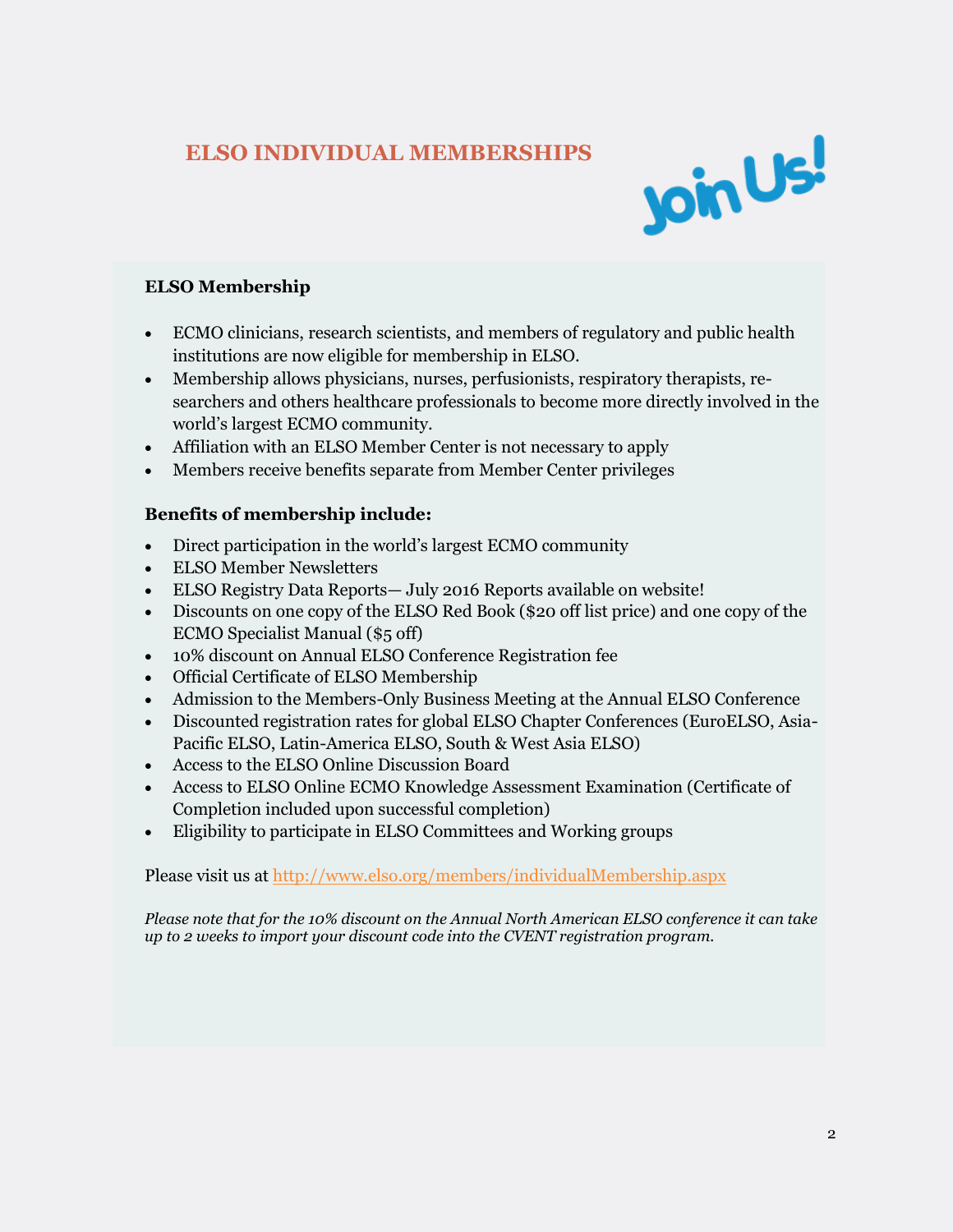# **UPCOMING MEETINGS AND COURSES**



**27th Annual ELSO Conference in Conjunction with AmSECT 09/15/2016 - 09/18/2016**  <http://www.cvent.com/d/yfq8np> Location: San Diego, CA

 **ELSO Adult ECMO Training Course** 1**1/02/2016 - 11/05/2016 -Registration Closed-** Location: Emory Conference Center, Atlanta GA



 **2nd Annual Latin American ELSO Conference 11/30/2016 - 12/02/2016**  <http://elsocancun2016.com/> Location: Cancun, Mexico



# **NEWSLETTER EDITORS NEEDED!!!**

We are seeking to provide more frequent and informative newsletters for our members, with both administrative and educational information. Please contact Peter Rycus at [prycus@elso.org](mailto:prycus@elso.org) if you would like to be part of the ELSO newsletter editorial staff.

# **WELCOME TO ELSO!!!**

Please welcome our newest member to ELSO, Kennethia Banks-Borden. Kennethia will be assisting Peter Rycus at the Ann Arbor location. Kennethia comes to us with 20 years of Healthcare experience. She has a strong background in healthcare administration from various healthcare institutions with two of them being the Cincinnati Children's Hospital in the Division of General Pediatric & Thoracic Surgery and The Cleveland Clinic Foundation in the Department of Transplant and Cardio-Thoracic Surgery. Please extend a warm welcome to Kennethia! [kbanksborden@elso.org](mailto:kbanksborden@elso.org)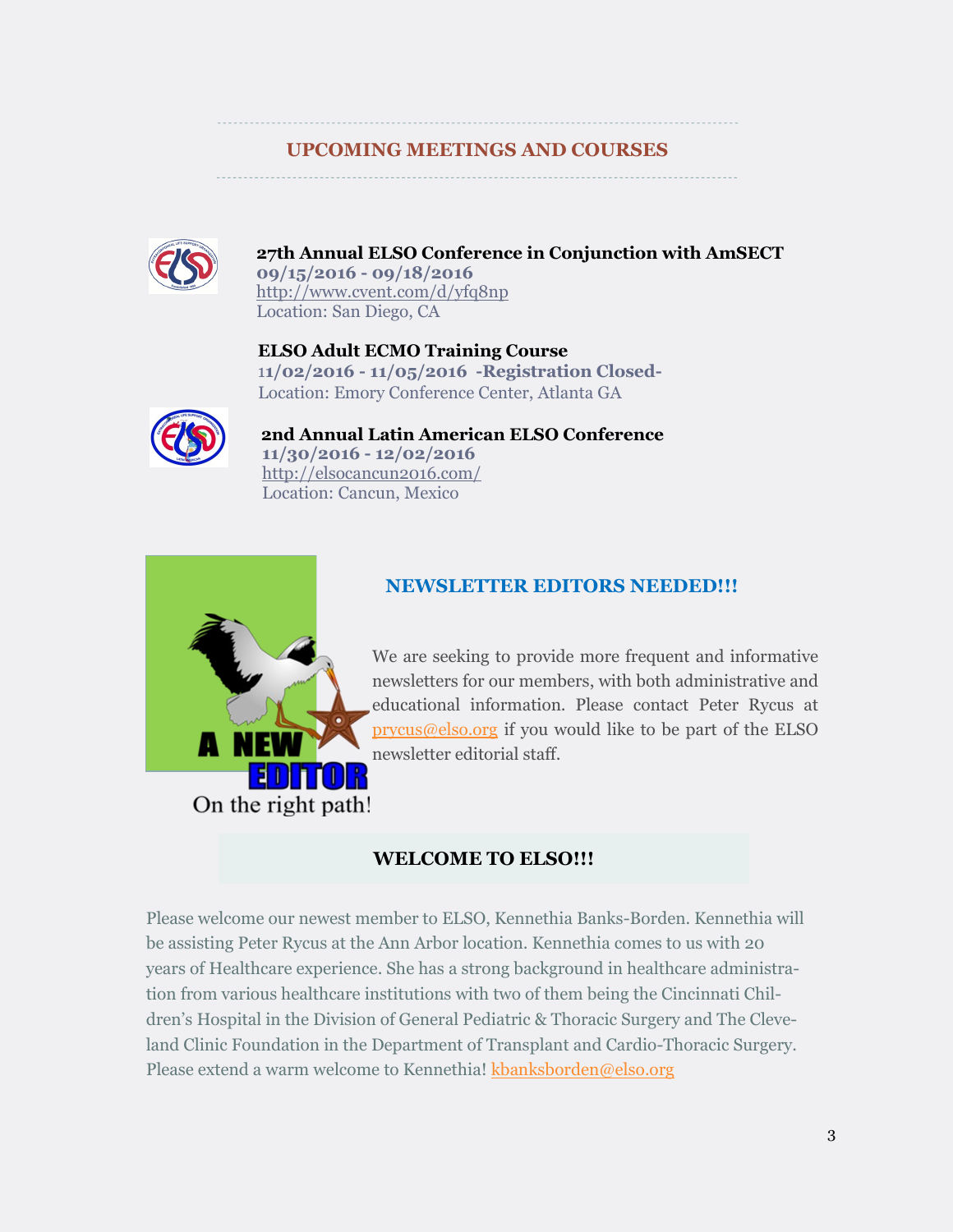# TRAINING



Extracorporeal Life Support in Adult Critical Care An ELSO Course

This intense four day course is designed for physicians and specialists caring for adult patients with severe acute respiratory and cardiac failure who may be candidates for Extracorporeal Respiratory Support. Common diagnoses considered for adult ECLS support include: H1N1, other viral or bacterial pneumonias, burn and inhalation injury, traumatic lung injury, pulmonary contusion, pulmonary embolism, post-shock or sepsis associated ARDS, or other forms of reversible acute lung injury or illness.

Course content includes indications and contraindications, cannulation techniques, initiation of support, patient and circuit physiology of ECMO, programmatic design and management, and all aspects of patient management and decision making for patients on ECMO. Complementing the twelve hour didactic course is an eighteen hour high fidelity simulation lab with an ECMO circuit utilizing centrifugal pump technology. All learners will participate in a four hour "ECMO Essentials 101" simulation workshop before the didactic sessions to review the fundamentals of bedside ECMO, such as, a circuit check, equipment components, alarms, pressure monitoring, stopcocks and pigtails, drawing samples from the circuit, deairing the circuit, and hand cranking the pump. The goal is to immerse the learner in ECMO terminology and concepts before the didactic course to enhance the learning process. In the conference simulation workshop, small groups will participate in scenarios reviewing emergency procedures and highlighting adult ECMO physiology with a learner to instructor ratio of 2:1. Simulation education will allow participants to develop skills in common bedside procedures and to learn key assessments for decision making by "hands on" experience. The course is appropriate for centers setting up new programs, or for existing centers expanding into adult services.

Registration per person is \$3,500 and includes the ECMO Specialist Training Manual and the Red Book.

Space limited to 48 registrants!

Information will soon be available on our website [www.elso.org](http://www.elso.org) with details about upcoming dates and locations.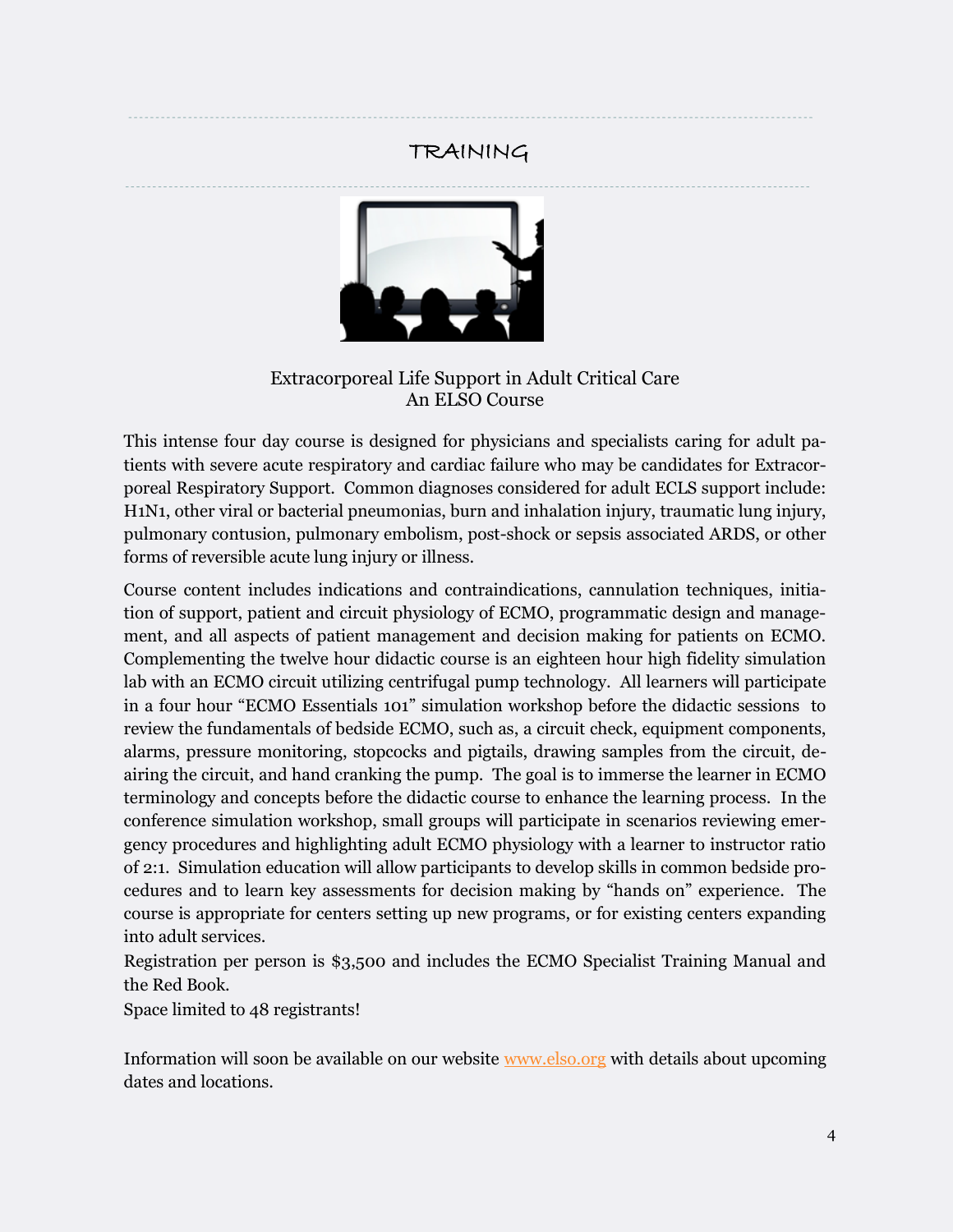

The ELSO Website is up and running at [www.elso.org!](http://www.elso.org) Please stop by and see what you may have been missing! All ELSO Member institutions have an Administrative Account for your ELSO Registry data entry. This account can create separate accounts for your local physicians and ECMO Specialists. Contact your local ECMO Coordinator to get your accounts set up!

Key areas of the website to look at are:

- [ELSO Guidelines](https://www.elso.org/Resources/Guidelines.aspx) : Provides PDFs of the recommendations from the various ELSO Committees. Very valuable for talking with your administrators about new or updating policies!
- [ELSO Job Postings:](https://www.elso.org/Resources/JobListings.aspx) Need a new job in ECMO? Need to post a job for an ECMO Specialist or ECMO Coordinator? Fill out the form and you'll have access to the rest of the EL-SO community!
- [Discussion Board](https://www.elso.org/Resources/DiscussionBoard.aspx) : Have a question that you've always wanted to ask? Have a weird case that left you scratching your head? Ask your questions and post your experiences to the ELSO Discussion Board. We have a community of folks that want to talk ECMO with you!

#### Discussion Board Topics of the Month

Here we will list the hottest topics on the web. Stop by and provide your input!

- [Primed Circuits:](https://www.elso.org/Resources/DiscussionBoard/tabid/111/forumid/17/threadid/727/scope/posts/Default.aspx) How long do you keep your ECMO circuits primed with crystalloid?
- [Hemolysis On Centrifugal Circuits:](https://www.elso.org/Resources/DiscussionBoard/tabid/111/forumid/17/threadid/489/scope/posts/Default.aspx) How are you testing and what do you do about the results?
- [Triggers for Blood Transfusion:](https://www.elso.org/Resources/DiscussionBoard/tabid/111/forumid/1/threadid/736/scope/posts/Default.aspx) What are your lab or patient thresholds for transfusing on ECMO?



#### Discussion Board Contributor of the Month

Congratulations to Derek Best from The Royal Children's Hospital of Melbourne! Keep those posts coming!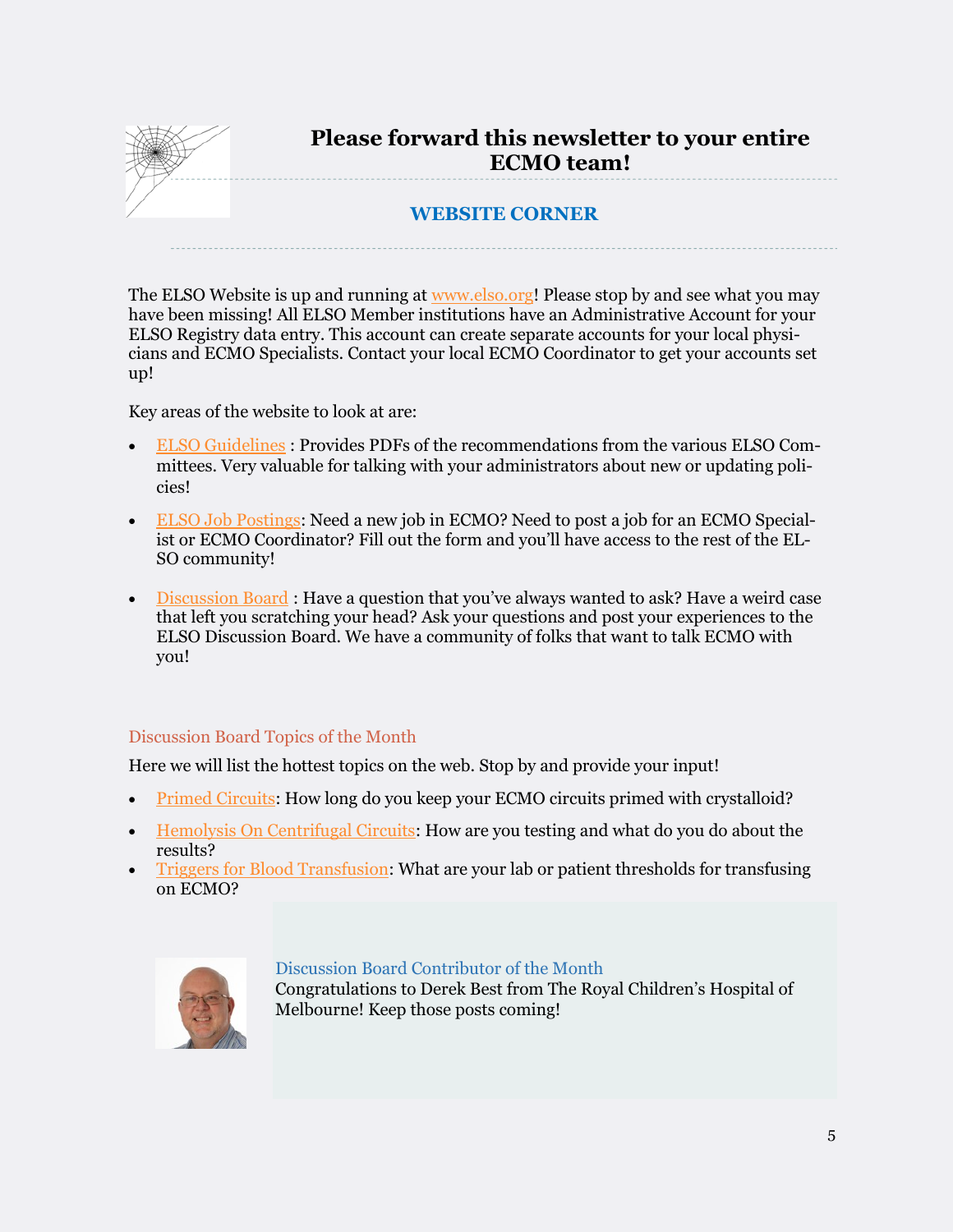

#### **SURVEYS**

At the request of several centers, the steering committee has decided to include links to center surveys in ELSO's periodic e-letter. Each time we will describe the purpose of the study, who is asked to participate, and who is collecting the data. All surveys will be linked to "survey-monkey" which will collect the data. If you have a survey you would like to submit, please send the information to ELSO via Peter Rycus, MPH at prycus@elso.org

# **SURVEY: CONGENITAL DIAPHRAGMATIC HERNIA PATIENTS DURING ECMO SUPPORT**

Dear ECMO provider,

Pediatric patients with congenital and acquired heart disease continue to serve as the most common patient population utilizing extracorporeal cardiopulmonary resuscitation (E-CPR). However, E-CPR practice patterns remain highly variable amongst pediatric cardiac critical care providers. We are seeking the expertise of providers who care for children with acquired and/or congenital heart disease and would like to invite you to participate in a survey aimed at identifying common themes in E-CPR practices. Our focus is on the management of patients before ECMO cannulation while performing active CPR. This questionnaire has been approved by Institutional Review Board of Baylor College of Medicine/Texas Children's Hospital and will serve to guide further scientific inquiry, ultimately driving improvement in survival and neurologic outcomes in this high risk population.

We appreciate your participation and valuable input in this important study. The survey link is included below and will be open for 4 weeks.

[https://www.surveymonkey.com/r/ECPR\\_PRACTICE](https://www.surveymonkey.com/r/ECPR_PRACTICE)

Results will be aggregated and shared via peer-review publication.

Sincerely yours,

| Parag Jain, MD       |
|----------------------|
| Mela Bembea, MD      |
| Vinay Nadkarni, MD   |
| Paul Checchia, MD    |
| Ravi Thiagarajan, MD |
|                      |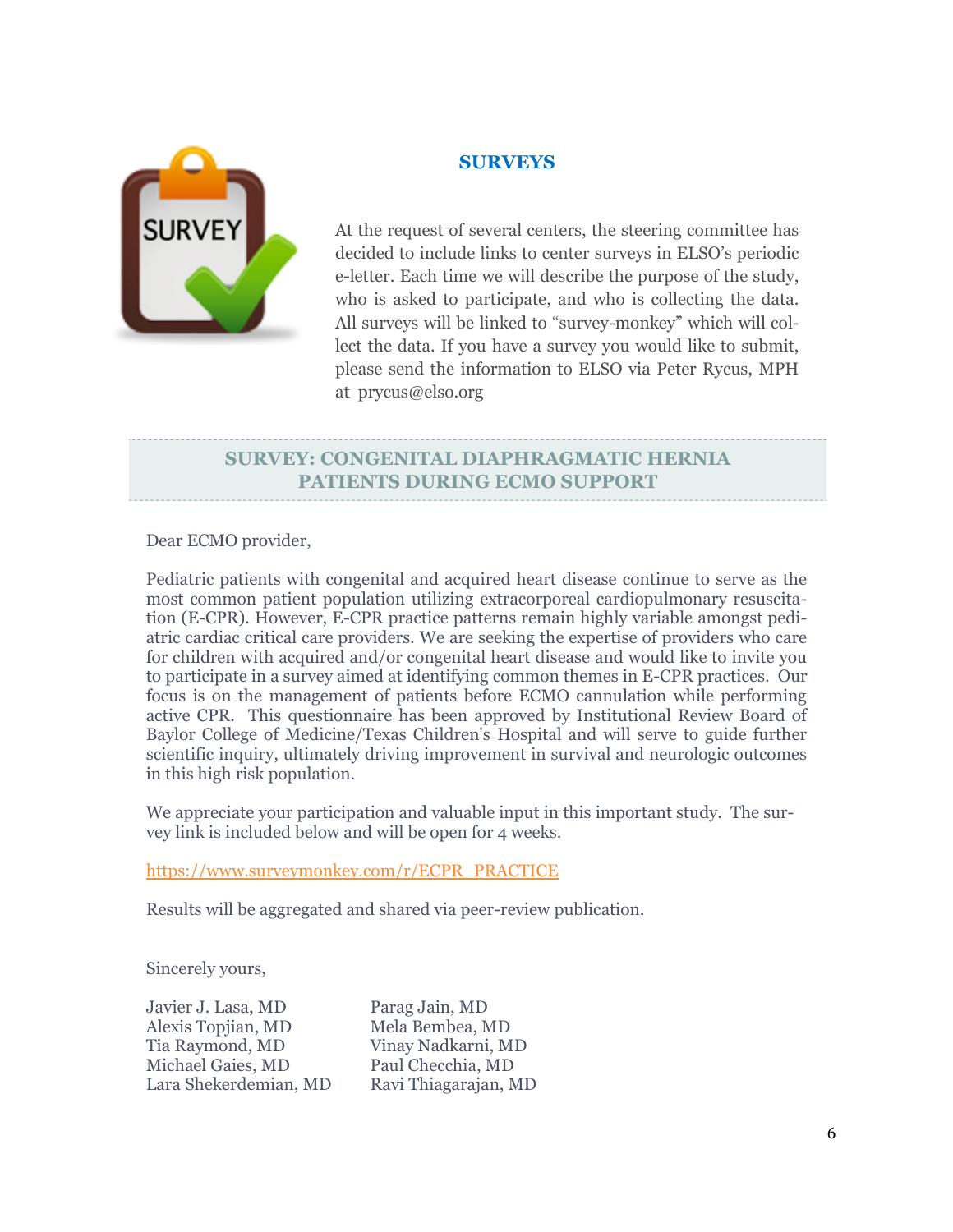

Dear Colleagues,

We invite you to participate in our survey to help determine different ventilation strategies, indications for ECMO, and surgical preferences of congenital diaphragmatic hernia patient while on ECMO support. This a fairly short survey and will likely only take about 5-10 minutes of your time. All questions have the opportunity to be skipped if it does not apply to you. As you know there is a paucity of good literature to help guide ECMO physicians as they make decisions regarding ventilation strategies of CDH during an ECMO run. The purpose of this study is to describe ventilation strategies both nationally and internationally during an ECMO run.

Survey Link:<https://ais.swmed.edu/redcap/surveys/?s=DFLN34L94R>

Thank you for your consideration

Christopher Jenks MD UT Southwestern Medical Center

Lakshmi Raman MD UT Southwestern Medical Center